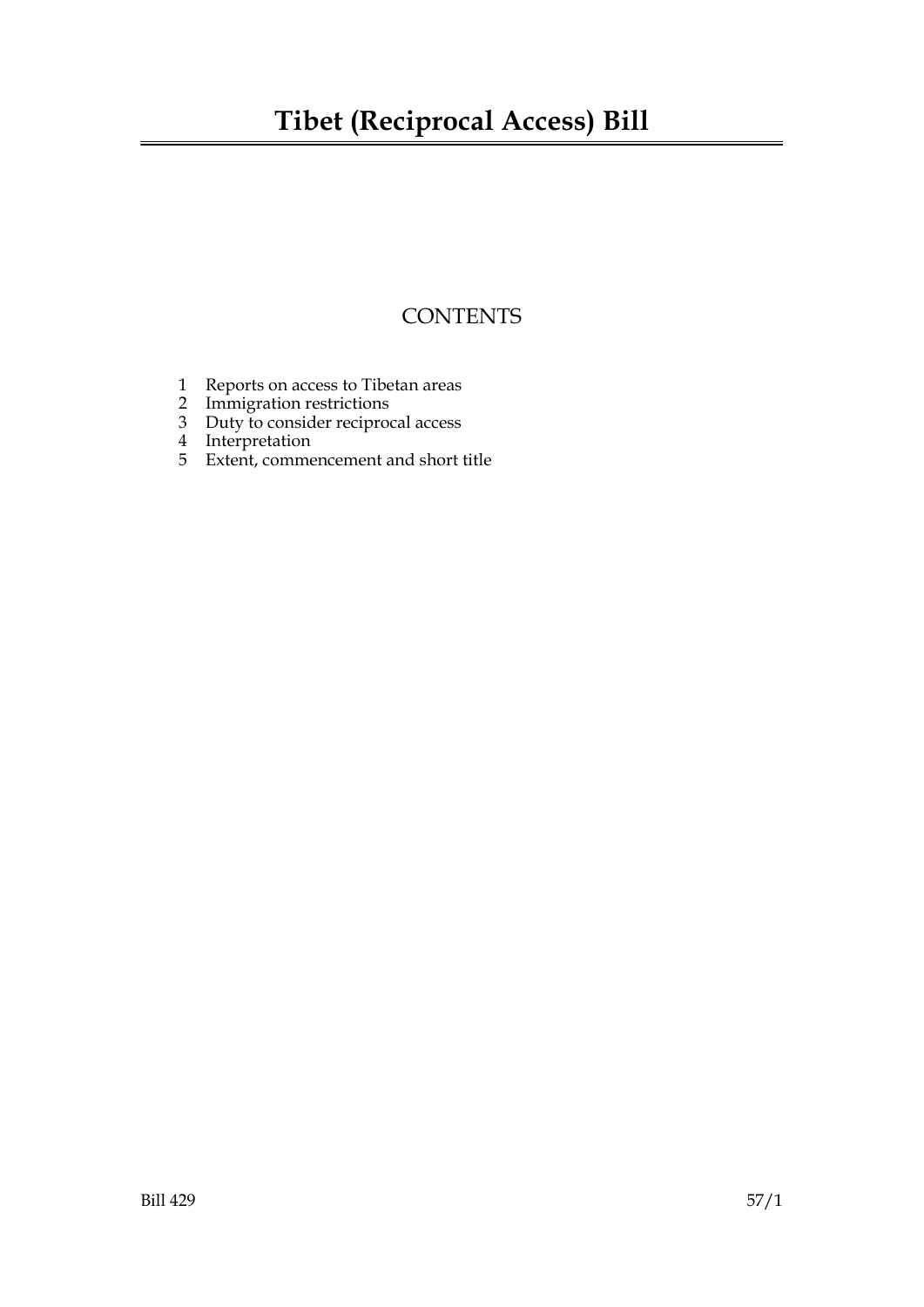## A **BILL**  $T<sub>O</sub>$

Require the Secretary of State to report annually on restrictions on access by UK nationals to Tibet in comparison with other regions of China; to make provision to deny persons involved in imposing such restrictions permission to enter the UK; and for connected purposes.

E IT ENACTED by the Queen's most Excellent Majesty, by and with the advice and consent of the Lords Spiritual and Temporal, and Commons, in this present **B** EIT ENACTED by the Queen's most Excellent Majesty, by and with consent of the Lords Spiritual and Temporal, and Commons, Parliament assembled, and by the authority of the same, as follows:  $-$ 

#### **1 Reports on access to Tibetan areas**

- (1) The Secretary of State must prepare reports assessing the level of access granted to United Kingdom nationals to Tibetan areas by Chinese authorities.
- (2) Those reports must consider United Kingdom nationals who are—
	- (a) diplomats and other officials,
	- (b) journalists, and
	- (c) tourists.
- (3) The Secretary of State must lay before Parliament the first report prepared under subsection (1) no later than 90 days after the day on which this Act comes into force.
- (4) The Secretary of State must lay before Parliament a further report under subsection (1) in each of the five calendar years after the year in which the report under subsection (3) is laid.
- (5) Any report laid under subsection (1) must include—
	- (a) a comparison with the level of access granted to other areas of China; *15*
	- (b) a comparison between the levels of access granted to Tibetan areas and to other parts of the provinces containing those areas; and
	- (c) a description of any permit requirements or other measures impeding the freedom to travel in Tibetan areas.
- (6) Any report laid under subsection (4) must include a comparison of the relative levels of access identified under subsections (5)(a) and (5)(b) with those identified in the report most recently laid under subsection (3) or (4). *20*

*5*

*10*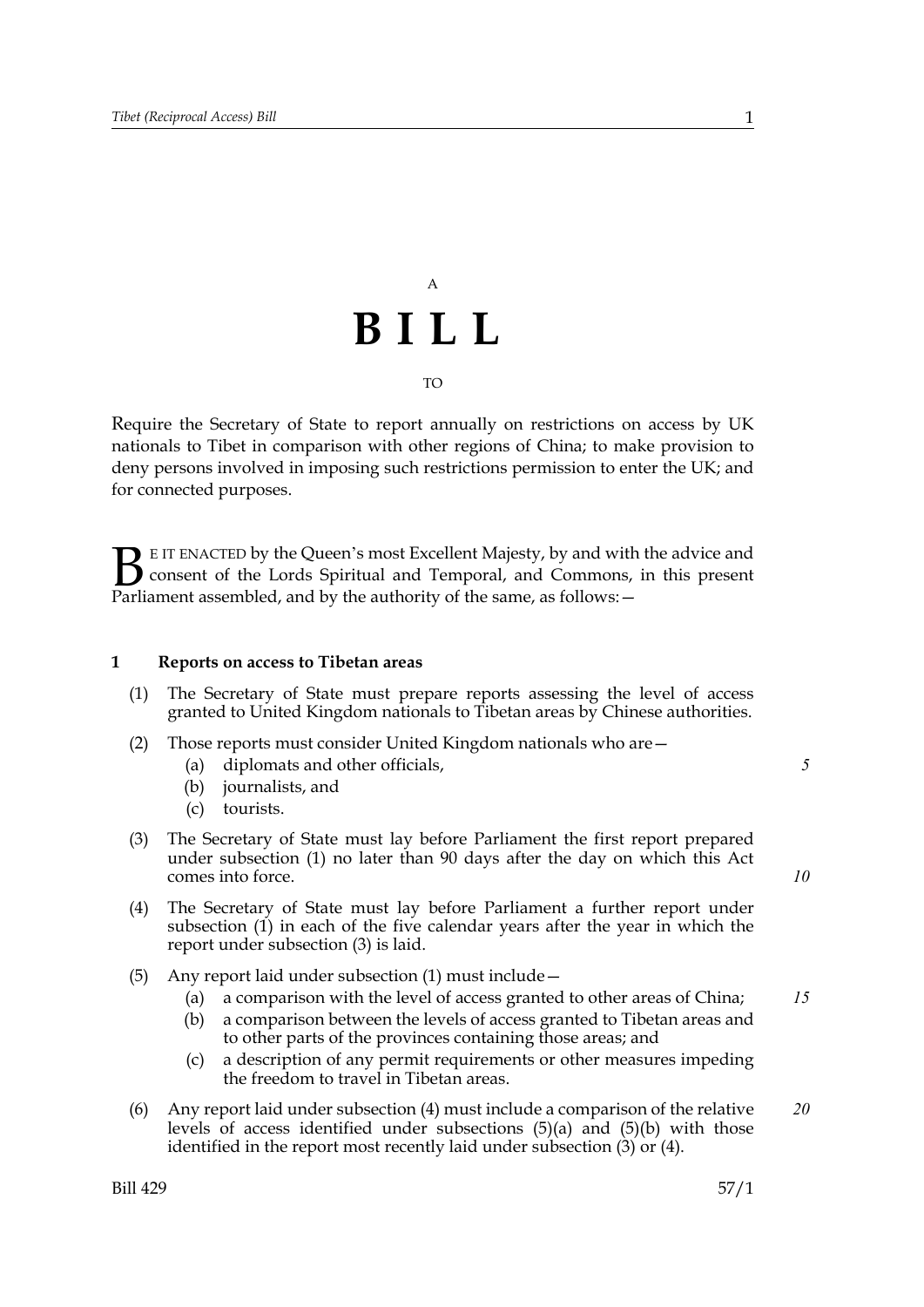(7) The Secretary of State must report to the United Nations Special Committee on Decolonization the findings of the report prepared under subsection (3) within one year of this Act coming into force.

#### **2 Immigration restrictions**

- (1) This section applies if, in the opinion of the Secretary of State, any of the groups of United Kingdom nationals listed in subsection (2) are granted lower levels of access to Tibetan areas than to other areas of China. *5*
- (2) Those groups are—
	- (a) diplomats and other officials, or
	- (b) journalists, or
	- (c) tourists.
- (3) The Secretary of State must maintain a list of persons substantially involved in the formulation or execution of policies related to access by United Kingdom nationals to Tibetan areas.
- (4) Any person on the list maintained under subsection (3) must be refused leave to enter the United Kingdom. *15*
- (5) Any visa or other permission for any person on the list maintained under subsection (3) to enter or remain in the United Kingdom is revoked immediately.
- (6) The Secretary of State must prepare reports identifying the individuals—
	- (a) listed under subsection (3);
	- (b) refused leave to enter under subsection (4); and
	- (c) who had a visa or other permission revoked under subsection (5).
- (7) The Secretary of State must provide the first report under subsection (6) to the appropriate Parliamentary committees within one year of this Act coming into force. *25*
- (8) The Secretary of State must provide a further report under subsection (6) to the appropriate Parliamentary committees in each of the five calendar years after the year in which the report under subsection (7) is laid.
- (9) The Secretary of State may waive subsection (4) or (5) if he or she deems it necessary to do so in the national interest of the United Kingdom. *30*
- (10) If the power under subsection (9) is exercised, the Secretary of State must provide an explanatory memorandum to the appropriate Parliamentary committees setting out—
	- (a) the justification for the waiver;
	- (b) how it relates to the national interest of the United Kingdom; and
	- (c) supporting evidence.

#### **3 Duty to consider reciprocal access**

The Secretary of State must take into account the extent to which the Chinese authorities grant United Kingdom diplomats and other officials access to Tibetan areas and other parts of China when deciding whether to grant Chinese diplomats and other officials access (including consular access) to parts of the United Kingdom.

*10*

*20*

*35*

*40*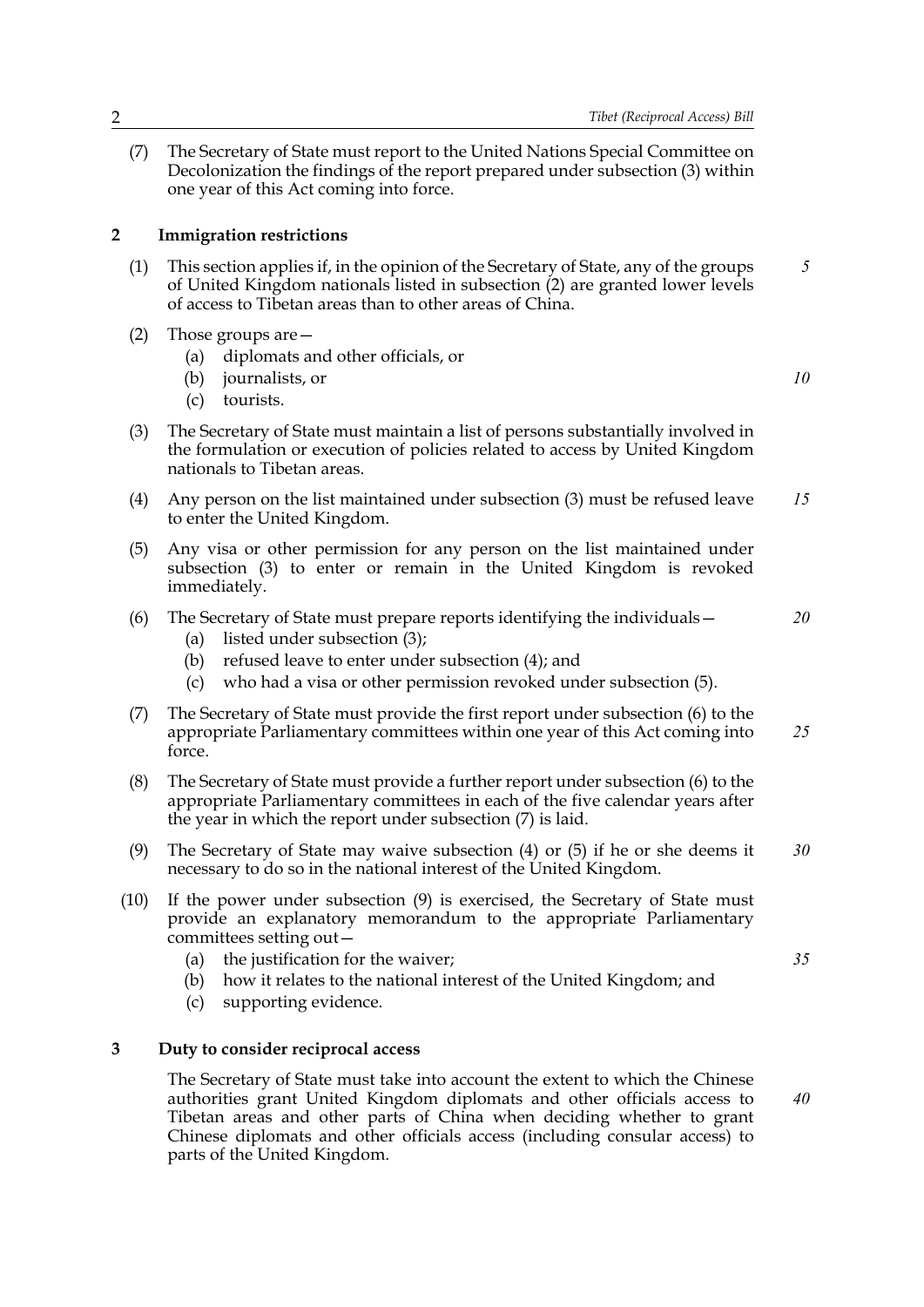#### **4 Interpretation**

In this Act—

- (a) "appropriate Parliamentary committees" means—
	- (i) the Foreign Affairs Committee of the House of Commons, and
	- (ii) any other Committee of the House of Commons or House of Lords that the Secretary of State considers appropriate;
- (b) if the name of the Foreign Affairs Committee of the House of Commons is changed, any reference in this Act to that Committee is to be treated as a reference to that Committee by its new name;
- (c) "Chinese authorities" means the Government of the People's Republic of China or persons acting on its behalf; *10*
- (d) "Tibetan areas" means—
	- (i) the Tibet Autonomous Region,
	- (ii) Kanlho (Gannan) Tibetan Autonomous Prefecture, and Pari (Tianzhu) Tibetan Autonomous County located in Gansu Province, *15*
	- (iii) Golog (Guoluo) Tibetan Autonomous Prefecture, Malho (Huangnan) Tibetan Autonomous Prefecture, Tsojang (Haibei) Tibetan Autonomous Prefecture, Tsolho (Hainan) Tibetan Autonomous Prefecture, Tsonub (Haixi) Mongolian and Tibetan Autonomous Prefecture, and Yulshul (Yushu) Tibetan Autonomous Prefecture, located in Qinghai Province,
	- (iv) Garze (Ganzi) Tibetan Autonomous Prefecture, Ngawa (Aba) Tibetan and Qiang Autonomous Prefecture, and Muli (Mili) Tibetan Autonomous County, located in Sichuan Province,
	- (v) Dechen (Diqing) Tibetan Autonomous Prefecture, located in Yunnan Province, and
	- (vi) any other area designated as Tibetan Autonomous by the Government of the People's Republic of China;
- (e) "United Kingdom national" means an individual who is—
	- (i) a British citizen, a British overseas territories citizen, a British National (Overseas) or a British Overseas citizen,
	- (ii) a person who under the British Nationality Act 1981 is a British subject, or
	- (iii) a British protected person within the meaning of that Act.

*35*

#### **5 Extent, commencement and short title**

- (1) This Act extends to England and Wales, Scotland and Northern Ireland.
- (2) This Act comes into force 90 days after the day on which it is passed.
- (3) This Act may be cited as the Tibet (Reciprocal Access) Act 2019.

*5*

*20*

*25*

*30*